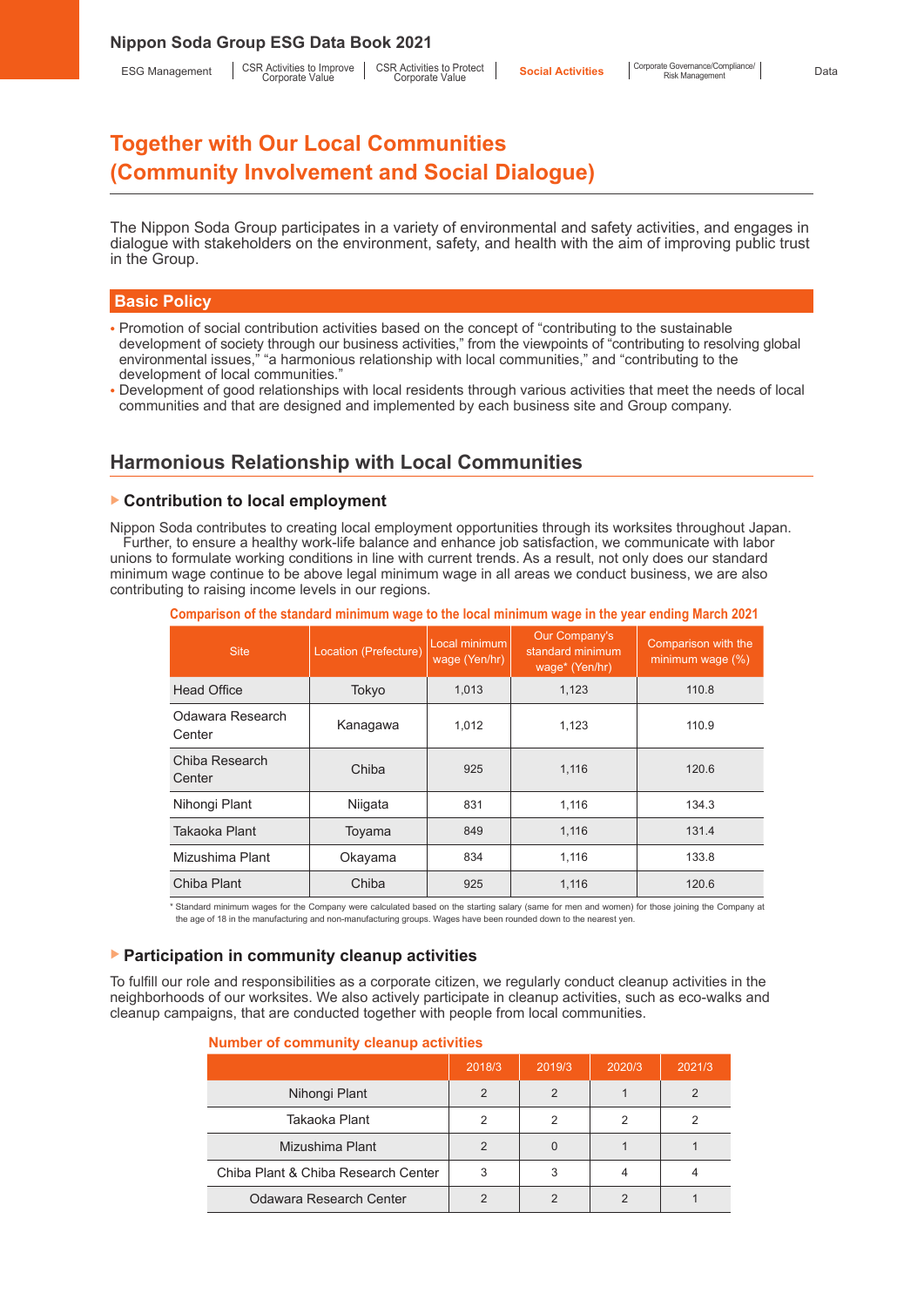# **Dialogue with Local Communities**

### ▶**Communication activities at major worksites**

Nippon Soda holds local gatherings and regularly conducts tours of plants and research centers for residents in areas where worksites are located in order to provide information on CSR activities and exchange views and comments.

**External communication events at major sites (Frequency)**

|        | <b>Site</b>             | Local gatherings | Site tours     | <b>RC Committee</b><br>regional dialogue of<br>the Japan Chemical<br>Industry<br>Association | Other          |
|--------|-------------------------|------------------|----------------|----------------------------------------------------------------------------------------------|----------------|
|        | Nihongi Plant           | 25               | $\Omega$       | 0                                                                                            | 16             |
|        | Takaoka Plant           | 6                | 44             | $\mathbf{1}$                                                                                 | 77             |
| 2018/3 | Mizushima Plant         | 15               | $\overline{2}$ | $\mathbf{1}$                                                                                 | 40             |
|        | Chiba Plant             | $\Omega$         | $\mathbf{1}$   | $\Omega$                                                                                     | 19             |
|        | Odawara Research Center | $\overline{2}$   | 41             | 0                                                                                            | $\overline{7}$ |
|        | Chiba Research Center   | $\mathbf{1}$     | 5              | 0                                                                                            | $\Omega$       |
|        | Nihongi Plant           | 26               | 5              | $\Omega$                                                                                     | 17             |
|        | Takaoka Plant           | 6                | 34             | $\mathbf 0$                                                                                  | 101            |
| 2019/3 | Mizushima Plant         | 15               | 1              | 1                                                                                            | 42             |
|        | Chiba Plant             | 1                | $\overline{2}$ | $\Omega$                                                                                     | 10             |
|        | Odawara Research Center | 1                | 39             | $\mathbf 0$                                                                                  | 9              |
|        | Chiba Research Center   | $\mathbf 0$      | $\overline{7}$ | $\mathbf 0$                                                                                  | $\Omega$       |
|        | Nihongi Plant           | 26               | $\overline{2}$ | 0                                                                                            | 16             |
|        | Takaoka Plant           | 6                | 25             | $\overline{2}$                                                                               | 86             |
| 2020/3 | Mizushima Plant         | 11               | $\Omega$       | $\overline{2}$                                                                               | 25             |
|        | Chiba Plant             | $\mathbf 0$      | $\overline{2}$ | 0                                                                                            | 14             |
|        | Odawara Research Center | $\overline{2}$   | 39             | $\overline{0}$                                                                               | $\overline{4}$ |
|        | Chiba Research Center   | $\mathbf{1}$     | 5              | $\Omega$                                                                                     | $\mathbf{1}$   |
|        | Nihongi Plant           | 3                | $\overline{2}$ | $\mathbf 0$                                                                                  | $\overline{7}$ |
| 2021/3 | Takaoka Plant           | 0                | 6              | $\Omega$                                                                                     | 60             |
|        | Mizushima Plant         | $\Omega$         | $\Omega$       | $\Omega$                                                                                     | 22             |
|        | Chiba Plant             | $\Omega$         | $\mathbf 0$    | $\mathbf 0$                                                                                  | 2              |
|        | Odawara Research Center | $\mathbf 0$      | $\mathbf 0$    | $\mathbf 0$                                                                                  | $\overline{2}$ |
|        | Chiba Research Center   | 0                | 5              | $\mathbf 0$                                                                                  | 0              |

### ▶**Dissemination of information on CSR activities**

The Nippon Soda Group disseminates information on its CSR activities in the following ways: Anyone can read about our CSR activities in our *Integrated Report* as well as in the *ESG Data Book* on our corporate website. Also, we submit an implementation report and plan to the Japan Chemical Industry Association, and announce the report and plan in dialogue with local communities and other settings.

Each of our worksites provides information on our activities through regular tours and other gatherings. In FY2021, regional social gatherings and numerous other events were cancelled to prevent the spread of the COVID-19 pandemic.

### ▶**Dialogue with local residents**

Regular gatherings are held at our worksites to give us an opportunity to hear the opinions of local residents.

### ▶**External communication**

The Nihongi Plant conducts environmental monitoring in cooperation with five residents living near the plant, and the Takaoka Plant does the same with 12 residents in its vicinity. In FY 2021, we were provided with information on four incidents (two of which were unrelated to environmental monitoring), dealt with the situations properly, explained our response to those who provided the information, and gained their understanding.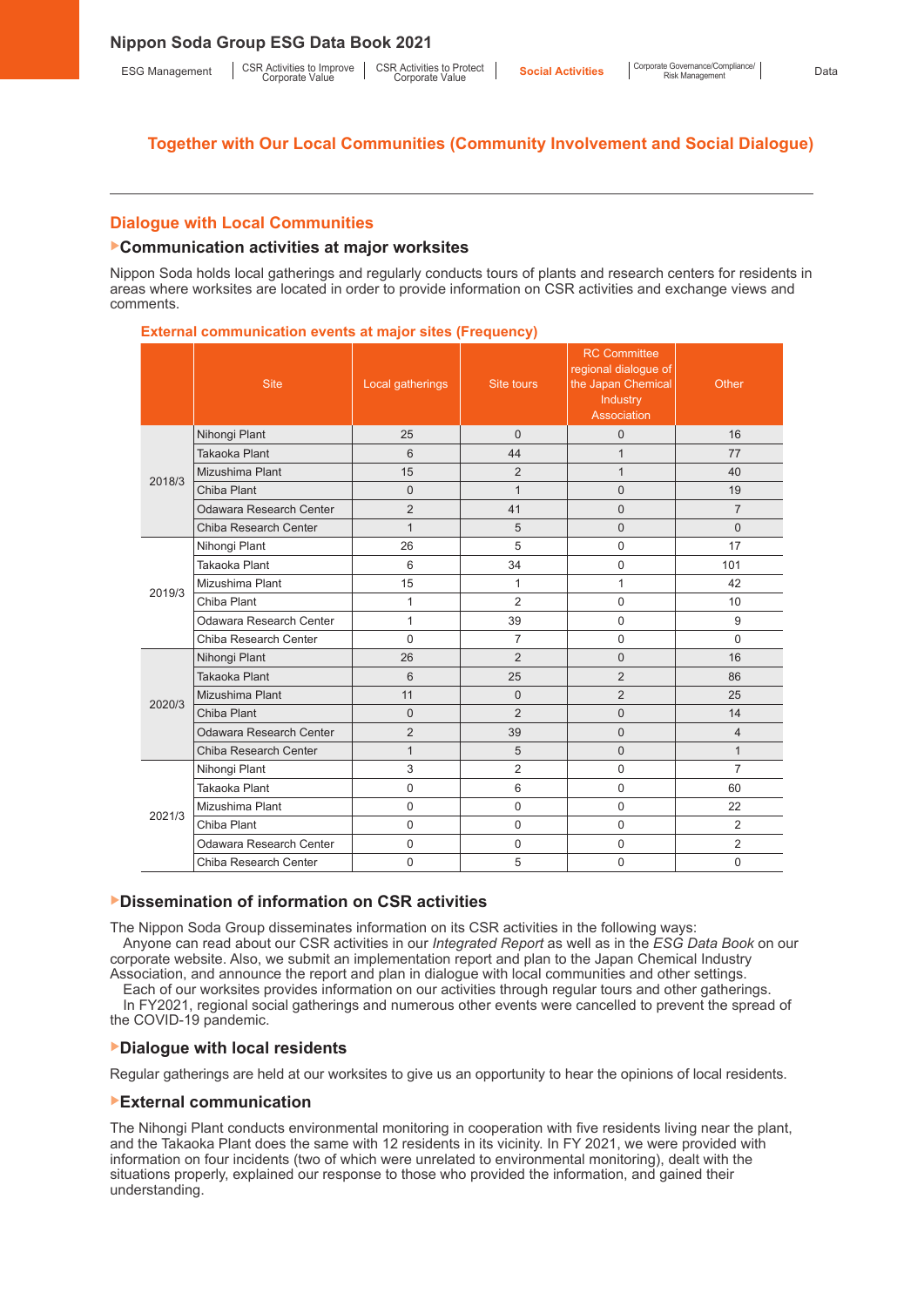# **Major Social Contribution Activities of Nippon Soda**

Nippon Soda conducts social contribution activities to build harmonious relationships with local communities and support their development.

# **Participation in local events**

|                 |                                                                                            | FY202 <sup>-</sup>         |                                                                                                                                                                                                                         |                                                                                                                      |
|-----------------|--------------------------------------------------------------------------------------------|----------------------------|-------------------------------------------------------------------------------------------------------------------------------------------------------------------------------------------------------------------------|----------------------------------------------------------------------------------------------------------------------|
| <b>Site</b>     | Name of local event                                                                        | Date                       | Summary                                                                                                                                                                                                                 | Number of<br>participants                                                                                            |
|                 | Thermometer donation ceremony at seven<br>organizations in Nakago Ward                     | May 20, 2020               | Nakago Nursery, Nakago Elementary School, Nakago<br>Junior High School, Enju-no-Sato, Minori-no-Oka Nakago,<br>Egao, and Nakago Ward Office<br>We donated two, non-contact digital thermometers to each<br>organization | 7 persons,<br>3 employees, and<br>media personnel                                                                    |
|                 | Midori no Hane Community Chest                                                             | May 21, 2020               | Held following a request from Nakago Junior High School                                                                                                                                                                 | 1 person                                                                                                             |
|                 | <b>Heart and Mask Project</b>                                                              | June 29-August 20,<br>2020 | Supported project to donate facemasks to facilities in<br>Nakago Ward                                                                                                                                                   | 1 person                                                                                                             |
|                 | Fujisawa Environmental Social Gathering                                                    | July 17, 2020              | Plant overview and plant tour                                                                                                                                                                                           | 20 persons                                                                                                           |
|                 | Junior Chamber International Myoko plant tour                                              | July 29, 2020              | Plant overview, explanation of plant history, and plant tour                                                                                                                                                            | 7 persons                                                                                                            |
|                 | Local observation of the NISSO Group Forest within<br>the Joetsu KUWADORI Community Forest | September 17, 2020         | Establishment of the the NISSO Group Forest within the<br>Joetsu KUWADORI Community Forest Greening promotion<br>project                                                                                                | 13 persons and<br>4 employees                                                                                        |
|                 | Plant study meeting for grade three students at<br>Nakago Elementary School                | September 18, 2020         | Plant overview, explanation of plant history, and plant tour                                                                                                                                                            | 18 persons, 2 quides,<br>and 3 employees                                                                             |
|                 | Eco-Walk                                                                                   | October 25, 2020           | Participation in litter picking along main roads in Nakago<br>Ward                                                                                                                                                      | 18 employees                                                                                                         |
|                 | Eco-Walk                                                                                   | October 31, 2020           | Participation in litter picking along main roads in Nakago<br>Ward                                                                                                                                                      | 25 persons<br>(employees and their<br>families)                                                                      |
| Nihongi Plant   | Red Feather Community Chest fundraising                                                    | October 27, 2020           | Held following a request from Nakago Elementary School<br>and the Joetsu City Social Welfare Council                                                                                                                    | 1 employee,<br>10 individuals from the<br>school, and<br>4 individuals from the<br>social welfare council            |
|                 | Nakago Ward Regional Council plant tour                                                    | November 24, 2020          | Plant overview, explanation of plant history, and plant tour                                                                                                                                                            | 2 employees,<br>12 individuals from the<br>regional council, and<br>3 individuals from the<br>ward office            |
|                 | Fujisawa Environmental Social Gathering                                                    | November 26, 2020          | Plant overview/report, well water analysis report, and social<br>gathering                                                                                                                                              | 4 employees,<br>2 employees from<br>associated<br>companies,<br>15 individuals from<br>Fujisawa City                 |
|                 | 100th anniversary (of founding) commemorative gift<br>presentation ceremony                | December 18, 2020          | Nakago Elementary School: Stage side curtains; Nakago<br>Junior High School: Wireless amp presentation; Letter of<br>Thanks award ceremony                                                                              | 3 employees,<br>5 individuals from the<br>ward office,<br>30 individuals from the<br>schools, and media<br>personnel |
|                 | NISSO Group Forest Promotion Committee                                                     | December 21, 2020          | Provided an overview of the committee and a discussion of<br>proposed activities                                                                                                                                        | 2 employees                                                                                                          |
|                 | Traffic safety guidance on the street                                                      | April 10, 2020             | Streetside traffic safety guidance                                                                                                                                                                                      | 27 employees                                                                                                         |
|                 | Maintenance of environment around the plant                                                | June 29, 2020              | Activity to promote the maintenance of the environment<br>around the plant                                                                                                                                              | 182 employees                                                                                                        |
|                 | Traffic safety guidance on the street                                                      | September 28, 2020         | Streetside traffic safety guidance                                                                                                                                                                                      | 25 employees                                                                                                         |
| Takaoka Plant   | Maintenance of environment around the plant                                                | October 28, 2020           | Activity to promote the maintenance of the environment<br>around the plant                                                                                                                                              | 164 employees                                                                                                        |
|                 | Nisso "Thanking Local Residents" event                                                     |                            | Plant tour, chemistry experiments for children, panel<br>displays                                                                                                                                                       | Cancelled                                                                                                            |
|                 | Meeting with environmental monitors                                                        |                            | Exchange of opinions with environmental monitors                                                                                                                                                                        | Cancelled                                                                                                            |
|                 | Meeting with local residents                                                               |                            | Exchange of opinions with local residents                                                                                                                                                                               | Cancelled                                                                                                            |
|                 | Maintenance of environment around the plant                                                | May 15, 2020               | Environmental maintenance activity for plant surroundings<br>and nearby roads                                                                                                                                           | 16 employees                                                                                                         |
|                 | Cherry blossom party with local residents'<br>associations                                 | April 2020                 | Networking with local companies and executives of the local<br>residents' association                                                                                                                                   | Cancelled                                                                                                            |
|                 | Honjo Ground Golf Competition                                                              | May 2020                   | Ground golf competition, including networking with local<br>companies and the Honjo school district                                                                                                                     | Cancelled                                                                                                            |
|                 | Social gathering with local residents' associations                                        | <b>July 2020</b>           | Social gathering with local residents' association officers<br>Bon dance festival, including networking with local                                                                                                      | Cancelled                                                                                                            |
| Mizushima Plant | Bon dance festival with local residents' association                                       | August 2020                | companies and the local residents' association (four areas<br>over three days)                                                                                                                                          | Cancelled                                                                                                            |
|                 | Kissho-in (Iou Inari Grand Festival)                                                       | November 2020              | Kissho-in (lou Inari Grand Festival)                                                                                                                                                                                    | Cancelled                                                                                                            |
|                 | Honjo Ground Golf Competition                                                              | November 2020              | Ground golf competition, including networking with local<br>companies and the Honjo school district                                                                                                                     | Cancelled                                                                                                            |
|                 | End-of-year joint party with Honjo residents'<br>associations/Kinyo-kai                    | December 2020              | Networking with local companies and executives of the local<br>residents' association                                                                                                                                   | Cancelled                                                                                                            |
|                 | Honjo District rice cake making event                                                      | December 2020              | Networking with local companies and executives of the local<br>residents' association                                                                                                                                   | Cancelled                                                                                                            |
|                 | Regular meeting/end-of-year party of Kinyo-kai                                             | December 2020              | Networking with local companies and executives of the local<br>residents' association                                                                                                                                   | Cancelled                                                                                                            |
|                 | Tsuitachi-kai "New Year's Greeting Exchange"                                               | January 2021               | Networking with local companies and executives of the local<br>residents' association                                                                                                                                   | Cancelled                                                                                                            |
|                 | Nisui-kai "New Year's Greeting Exchange" January                                           | January 2021               | Networking with local companies and executives of the local<br>residents' association                                                                                                                                   | Cancelled                                                                                                            |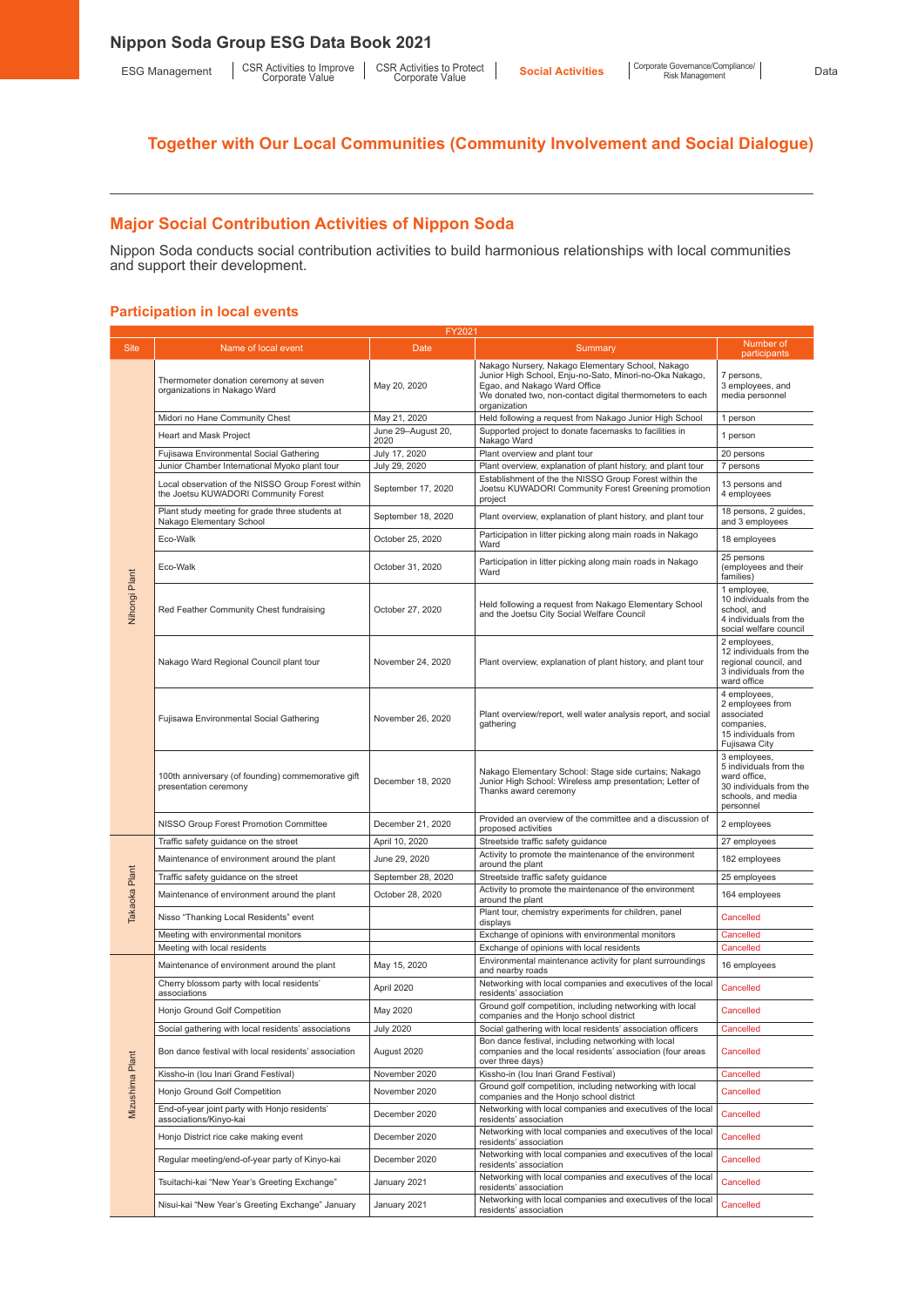|                               | FY2021                                                                                              |                   |                                                                                                   |                                           |  |  |
|-------------------------------|-----------------------------------------------------------------------------------------------------|-------------------|---------------------------------------------------------------------------------------------------|-------------------------------------------|--|--|
| <b>Site</b>                   | Name of local event                                                                                 | Date              | Summary                                                                                           | Number of<br>participants                 |  |  |
|                               | Goi Rinkai Festival                                                                                 | June 7, 2020      | Local residents coming together at Ichihara Ryokuchi Park                                         | Cancelled                                 |  |  |
|                               | Wakamiya Hachiman Shrine Grand Festival                                                             | July 19, 2020     | Wakamiya Hachiman Shrine Grand Festival                                                           | Cancelled                                 |  |  |
|                               | Yoro Shrine Summer Grand Festival                                                                   | July 26, 2020     | Yoro Shrine Summer Grand Festival                                                                 | Cancelled                                 |  |  |
|                               | Dezu Bon Dance Festival                                                                             |                   | Dezu-cho Association Bon Dance Festival                                                           | Cancelled                                 |  |  |
|                               | Kashi Bon Dance Festival                                                                            |                   | Kashi-cho Association Bon Dance Festival                                                          | Cancelled                                 |  |  |
|                               | Iwasaki Bon Dance Festival                                                                          |                   | Iwasaki Bon Dance Festival at Ryokuchi Sports Park                                                | Cancelled                                 |  |  |
|                               | Tamasaki Summer Festival                                                                            |                   | Summer festival at the plaza in front of the Tamasaki<br><b>Community Building</b>                | Cancelled                                 |  |  |
|                               | Matsugashima Summer Festival                                                                        |                   | Matsugashima Town Council Summer Festival                                                         | Cancelled                                 |  |  |
|                               | Kazusa Ichihara Kokufu Festival                                                                     |                   | Local residents coming together at Kazusa Sarashina Park                                          | Cancelled                                 |  |  |
|                               | Omiya Shrine Autumn Festival                                                                        |                   | Omiya Shrine Autumn Festival                                                                      | Cancelled                                 |  |  |
|                               | Singles event at an industrial complex                                                              |                   | Singles event held at the Brick & Wood Club                                                       | Cancelled                                 |  |  |
| Chiba Plant                   | Omiya Shrine New Year's Festival                                                                    |                   | Omiya Shrine New Year's Festival                                                                  | Cancelled                                 |  |  |
|                               | Kashi Fuki Inari Shrine New Year's Festival                                                         |                   | Fuki Inari Shrine New Year's Festival at Kashi Park                                               | Cancelled                                 |  |  |
|                               | Omiya Shrine Setsubun Festival                                                                      |                   | Mame-maki (soy bean throwing) at Omiya Shrine                                                     | Cancelled                                 |  |  |
|                               | Iwasaki Inari Shrine Spring Grand Festival                                                          |                   | Iwasaki Inari Shrine Spring Grand Festival                                                        | Cancelled                                 |  |  |
|                               | Kashi Fuki Inari Shrine Festival                                                                    |                   | Fuki Inari Shrine Festival at Kashi Park                                                          | Cancelled                                 |  |  |
|                               | Dezu-cho Spring Grand Festival                                                                      |                   | Yakumo Shrine Spring Grand Festival                                                               | Cancelled                                 |  |  |
|                               |                                                                                                     | June 10, 2020     |                                                                                                   | 35 employees                              |  |  |
|                               | Volunteer support program                                                                           | September 9, 2020 | Cleanup alongside National Route 16                                                               | 35 employees                              |  |  |
|                               |                                                                                                     | November 11, 2020 |                                                                                                   | 30 employees                              |  |  |
|                               |                                                                                                     | February 10, 2021 |                                                                                                   | 30 employees                              |  |  |
|                               | Regional RC discussion meeting                                                                      | August 3, 2020    | Approaches to regional discussions and interaction                                                | 1 employee                                |  |  |
|                               | Regional RC discussion meeting                                                                      | December 25, 2020 | Approaches to regional discussions and interaction                                                | 1 employee                                |  |  |
|                               | Local community cleanup                                                                             | October 27, 2020  | Cleanup of roads near Odawara Research Center                                                     | Research center<br>director and 25 others |  |  |
| Odawara<br>Research<br>Center | Organizers' association for the Sakabe District<br>Corporate Social Gathering Association (Haibara) |                   | Discussion of the content of the general meeting of the<br>Corporate Social Gathering Association | Cancelled                                 |  |  |
|                               | General meeting of the Sakabe District Corporate<br>Social Gathering Association (Haibara)          |                   | Social gathering with local companies and residents in the<br>Sakabe District                     | Cancelled                                 |  |  |
|                               |                                                                                                     | June 10, 2020     |                                                                                                   | 6 employees                               |  |  |
|                               | Volunteer Support Program                                                                           | September 9, 2020 | Cleanup alongside National Route 16                                                               | 6 employees                               |  |  |
| Chiba<br>Research<br>Center   |                                                                                                     | November 11, 2020 |                                                                                                   | 6 employees                               |  |  |
|                               |                                                                                                     | February 11, 2021 |                                                                                                   | 7 employees                               |  |  |

Each worksite is engaged in a range of activities in line with regional needs, and strives to build sound relationships with their communities.



Environmental maintenance around plant surroundings and nearby roads (Mizushima Plant, May 15, 2020)



Plant study meeting for grade three students at Nakago Elementary School (Nihongi Plant, September 18, 2020)



Donating non-contact digital thermometers to organizations in Nakago Ward (7 organizations) (Nihongi Plant, May 20, 2020)



Litter picking along main roads in Nakago **Ward** (Nihongi Plant, October 25, 2020)



Environmental maintenance around plant surroundings (Takaoka Plant, June 29, 2020)



Cleaning roads nearby research center (Odawara Research Center, October 27, 2020)